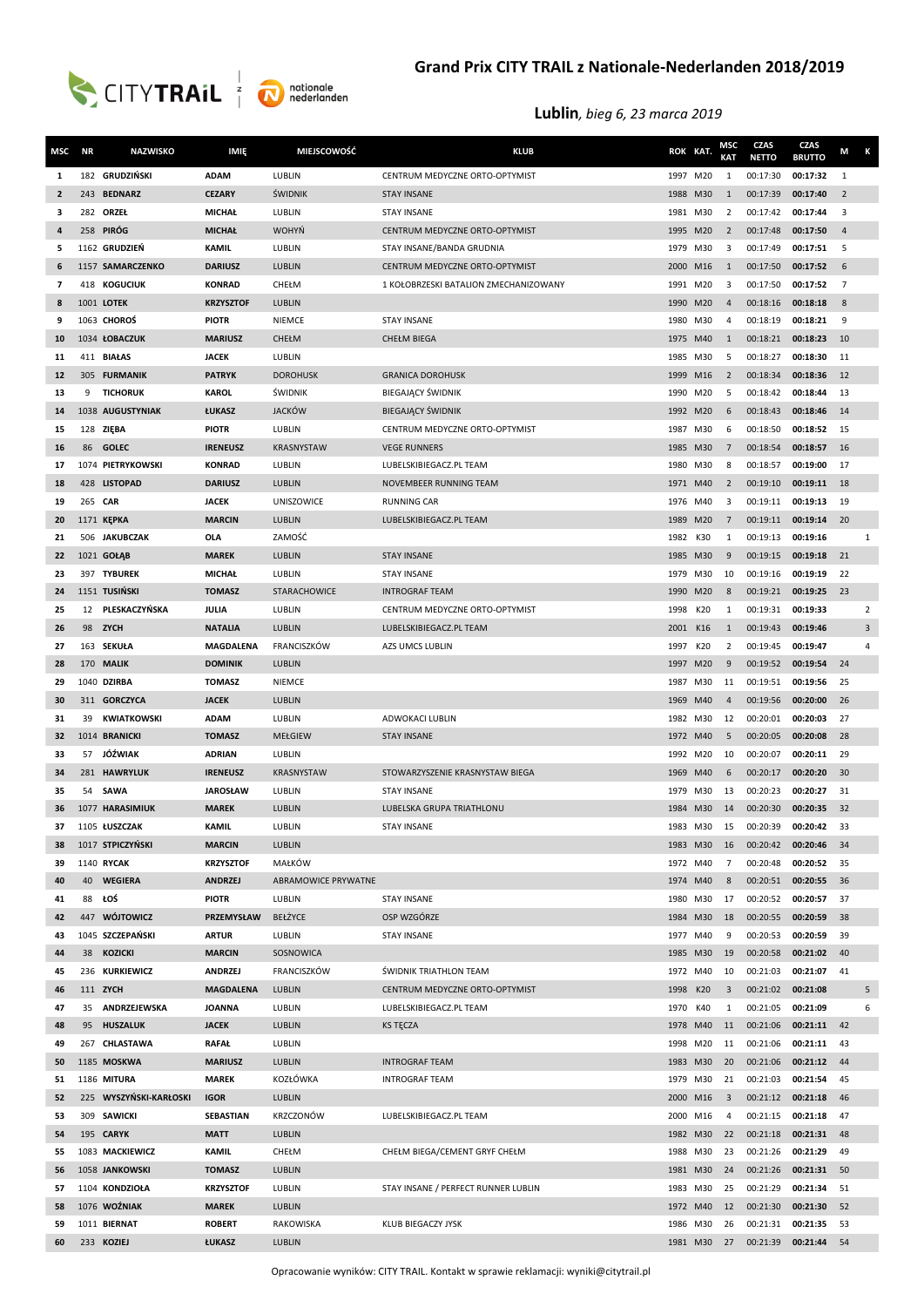



| MSC        | <b>NR</b> | <b>NAZWISKO</b>                  | IMIĘ                            | <b>MIEJSCOWOŚĆ</b>                    | <b>KLUB</b>                                   | ROK KAT.             |     | <b>MSC</b><br><b>KAT</b> | <b>CZAS</b><br><b>NETTO</b> | CZAS<br><b>BRUTTO</b> | М        | К              |
|------------|-----------|----------------------------------|---------------------------------|---------------------------------------|-----------------------------------------------|----------------------|-----|--------------------------|-----------------------------|-----------------------|----------|----------------|
| 61         |           | 108 GAWDA                        | <b>PIOTR</b>                    | LUBLIN                                | CENTRUM MEDYCZNE ORTO-OPTYMIST                | 1966 M50             |     | 1                        | 00:21:40                    | 00:21:42              | 55       |                |
| 62         |           | 1085 PAWĘZKA                     | <b>MIROSŁAW</b>                 | LUBLIN                                | <b>STAY INSANE</b>                            | 1980                 | M30 | 28                       | 00:21:43                    | 00:21:49              | 56       |                |
| 63         |           | 401 KAPICA                       | <b>JAROSŁAW</b>                 | LUBLIN                                | <b>STAY INSANE</b>                            | 1987                 | M30 | 29                       | 00:21:44                    | 00:21:49              | 57       |                |
| 64         | 1005 BAK  |                                  | <b>MARCIN</b>                   | LUBLIN                                | <b>LUBLIN BIEGA</b>                           | 1979                 | M30 | 30                       | 00:21:44                    | 00:21:47              | 58       |                |
| 65         |           | 431 RESZKA                       | <b>MAREK</b>                    | LUBLIN                                | NOVEMBEER RUNNING TEAM                        | 1987                 | M30 | 31                       | 00:21:46                    | 00:22:41              | 59       |                |
| 66         | 78        | <b>BOGUSZ</b>                    | <b>PAWEŁ</b>                    | LUBLIN                                |                                               | 1983 M30             |     | 32                       | 00:21:46                    | 00:21:52              | 60       |                |
| 67         |           | 398 GOLAS                        | <b>MICHAŁ</b>                   | DĄBROWICA                             | <b>GOŁY BIEGA</b>                             | 1997                 | M20 | 12                       | 00:21:47                    | 00:21:55              | 61       |                |
| 68         | 69        | <b>MIELNCZUK</b>                 | <b>TOMASZ ARTUR HRUBIESZOW</b>  |                                       | PERFECT RUNNER LUBLIN/STAY INSANE             | 1987 M30             |     | 33                       | 00:21:48                    | 00:21:56              | 62       |                |
| 69         | 487       | <b>MAŁECKI</b>                   | <b>ADRIAN</b>                   | <b>TEPTIUKÓW</b>                      |                                               | 1988                 | M30 | 34                       | 00:21:49                    | 00:21:54              | 63       |                |
| 70         | 14        | <b>KOSZ</b>                      | <b>MONIKA</b>                   | PAWŁÓW                                | CENTRUM MEDYCZNE ORTO-OPTYMIST                | 1994                 | K20 | 4                        | 00:21:49                    | 00:21:52              |          | $\overline{7}$ |
| 71         | 87        | <b>SIKORA</b>                    | <b>MICHAŁ</b>                   | PUŁAWY                                |                                               | 1977                 | M40 | 13                       | 00:21:50                    | 00:21:55              | 64       |                |
| 72         |           | 1152 WYRWISZ                     | <b>DAMIAN</b>                   | LUBLIN                                | <b>INTROGRAF TEAM</b>                         | 1977                 | M40 | 14                       | 00:21:58                    | 00:22:45              | 65       |                |
| 73         |           | 1066 FILIPOWICZ                  | ZENEK                           | LUBLIN                                | LUBELSKIBIEGACZ.PL TEAM                       | 1962 M50             |     | 2                        | 00:22:00                    | 00:22:07              | 66       |                |
| 74         | 15        | <b>GRUSZKOWSKA</b>               | <b>PATRYCJA</b>                 | LUBLIN                                | CENTRUM MEDYCZNE ORTO-OPTYMIST                | 2000                 | K16 | 2                        | 00:22:00                    | 00:22:04              |          | 8              |
| 75         | 485       | <b>WIERZCHOŃ</b>                 | <b>CEZARY</b>                   | WOJCIESZKÓW                           | <b>MW LUBLIN</b>                              | 1995                 | M20 | 13                       | 00:22:01                    | 00:22:50              | 67       |                |
| 76         | 435       | <b>BEDNARCZYK</b>                | <b>DARIUSZ</b>                  | <b>ŚWIDNIK DUŻY</b>                   |                                               | 1980                 | M30 | 35                       | 00:22:03                    | 00:22:08              | 68       |                |
| 77         | 13        | <b>MANDZIUK</b>                  | <b>ILONA</b>                    | TOMASZÓW LUBELSKI                     | CENTRUM MEDYCZNE ORTO-OPTYMIST                | 1996                 | K20 | 5                        | 00:22:04                    | 00:22:08              |          | 9              |
| 78<br>79   | 6<br>28   | <b>KOZIEJ</b><br><b>DYBOWSKI</b> | <b>EMIL</b><br><b>TOMASZ</b>    | <b>NIEMCE</b><br>LUBLIN               |                                               | 1982 M30<br>1978 M40 |     | 36                       | 00:22:06<br>00:22:11        | 00:22:12<br>00:22:17  | 69<br>70 |                |
| 80         |           | 1190 BIELAK                      | <b>MICHAŁ</b>                   | ŚWIDNIK                               |                                               | 1992 M20             |     | 15<br>14                 | 00:22:14                    | 00:22:21              | 71       |                |
| 81         |           | 152 GAWLIKOWSKI                  | <b>MACIEJ</b>                   | LUBLIN                                |                                               | 1981                 | M30 | 37                       | 00:22:18                    | 00:22:22              | 72       |                |
| 82         |           | 320 CHUDY                        | <b>EMIL</b>                     | LUBLIN                                |                                               | 1986 M30             |     | 38                       | 00:22:19                    | 00:23:07              | 73       |                |
| 83         |           | 476 LECH                         | <b>MIESZKO</b>                  | WARSZAWA                              |                                               | 2002 M16             |     | 5                        | 00:22:21                    | 00:22:25              | 74       |                |
| 84         |           | 500 BIŃKOWSKI                    | <b>MARCIN</b>                   | RADOM                                 | <b>MW LUBLIN</b>                              | 1999 M16             |     | 6                        | 00:22:21                    | 00:23:10              | 75       |                |
| 85         |           | 1055 CIEPLAK                     | MACIEJ                          | LUBLIN                                | INFINITE.PL                                   | 1979 M30             |     | 39                       | 00:22:22                    | 00:22:27              | 76       |                |
| 86         |           | 1033 ŻUROWSKI                    | <b>JACEK</b>                    | LUBLIN                                | CENTRUM MEDYCZNE ORTO-OPTYMIST                | 1969                 | M40 | 16                       | 00:22:26                    | 00:22:33              | 77       |                |
| 87         |           | 501 JANKOWSKI                    | DANIEL                          | PUŁAWY                                |                                               | 1986 M30             |     | 40                       | 00:22:27                    | 00:23:14              | 78       |                |
| 88         |           | 1091 WÓJCIK                      | <b>MICHAŁ</b>                   | LUBLIN                                | <b>STAY INSANE</b>                            | 1981 M30             |     | 41                       | 00:22:28                    | 00:23:15              | 79       |                |
| 89         |           | 231 ZIÓŁEK                       | <b>MIROSŁAW</b>                 | JACKÓW                                | <b>STAY INSANE</b>                            | 1963                 | M50 | 3                        | 00:22:31                    | 00:23:18              | 80       |                |
| 90         | 495       | <b>BIELAK</b>                    | <b>TOMASZ</b>                   | <b>JABŁONNA</b>                       |                                               | 1989                 | M20 | 15                       | 00:22:36                    | 00:23:27              | 81       |                |
| 91         | 55        | <b>PECIAK</b>                    | <b>ROBERT</b>                   | LUBLIN                                | <b>WW TEAM</b>                                | 1964                 | M50 | 4                        | 00:22:38                    | 00:23:24              | 82       |                |
| 92         | 32        | <b>NAWROCKI</b>                  | <b>MARCIN</b>                   | LUBLIN                                | <b>CROSSFIT Z16</b>                           | 1975 M40             |     | 17                       | 00:22:44                    | 00:22:53              | 83       |                |
| 93         |           | 1073 FURMANIK                    | <b>EWA</b>                      | ŚWIERŻE GM. DOROHUSK                  | CHEŁM BIEGA                                   | 1978                 | K40 | 2                        | 00:22:47                    | 00:23:33              |          | 10             |
| 94         | 105 LIS   |                                  | <b>JAKUB</b>                    | LUBLIN                                | CHOOLIGANI JEZUSA RUNNING TEAM                | 1975                 | M40 | 18                       | 00:22:48                    | 00:22:54              | 84       |                |
| 95         |           | 483 BOGDANOW                     | <b>ANDRZEJ</b>                  | LUBLIN                                | ORANGE POLSKA                                 | 1960                 | M50 | 5                        | 00:22:52                    | 00:22:58              | 85       |                |
| 96         |           | 1143 TOŁYSZ                      | <b>SŁAWOMIR</b>                 | CHEŁM                                 | <b>CHEŁM BIEGA</b>                            | 1976 M40             |     | 19                       | 00:22:57                    | 00:23:05              | 86       |                |
| 97         |           | 1129 FALKOWICZ                   | <b>KATARZYNA</b>                | LUBLIN                                | STAY INSANE / WW TEAM                         | 1987                 | K30 | $\overline{\mathbf{z}}$  | 00:23:00                    | 00:23:06              |          | 11             |
| 98         |           | 175 FILIP                        | <b>ANDRZEJ</b>                  | <b>MOTYCZ</b>                         | FUN SPORT - WIĘCEJ NIŻ SPORT                  | 1976 M40             |     | 20                       | 00:23:01                    | 00:23:07              | 87       |                |
| 99         |           | 285 KOSECKI                      | ŁUKASZ                          | ŚWIDNIK                               |                                               | 1984 M30             |     | 42                       | 00:23:06                    | 00:23:54              | 88       |                |
| 100        |           | 1087 SIEGIEDA                    | <b>PAWEŁ</b>                    | ŁĘCZNA                                |                                               | 1971 M40             |     | 21                       | 00:23:18                    | 00:23:22              | 89       |                |
| 101        |           | 60 STARZYŃSKI                    | <b>STEFAN</b>                   | LUBLIN                                | STAY INSANE/PERFECT RUNNER                    | 1968 M50             |     | 6                        | 00:23:21                    | 00:23:29              | 90       |                |
| 102        |           | 1130 ZYCH                        | ZBIGNIEW                        | LUBLIN                                | TRIATHLON LUBLIN TEAM                         | 1972 M40             |     | 22                       | 00:23:23                    | 00:24:11              | 91       |                |
| 103        |           | 1144 FRECHOWICZ                  | <b>JACEK</b>                    | LUBLIN                                | LUBLIN BIEGA                                  | 1974 M40             |     | 23                       | 00:23:28                    | 00:23:36              | 92       |                |
| 104        |           | 49 FERENS                        | <b>ROBERT</b>                   | SWIDNIK                               |                                               | 1979 M30             |     | 43                       | 00:23:29                    | 00:23:37              | 93       |                |
| 105        |           | 1095 MACHNIKOWSKI                | <b>TOMASZ</b>                   | LUBARTÓW                              | GENTLEMEN                                     | 1974 M40             |     | 24                       | 00:23:34                    | 00:24:23              | 94       |                |
| 106        |           | 1178 WŁUDARCZYK                  | <b>DAMIAN</b><br><b>MARIUSZ</b> | PUŁAWY                                |                                               | 1982 M30             |     | 44                       | 00:23:39<br>00:23:40        | 00:23:42              | 95       |                |
| 107        |           | 1155 WRÓBEL<br>189 KONOPKA       | <b>PIOTR</b>                    | LUBLIN<br>LUBLIN                      | <b>ALBATROSY</b><br>LUBELSKA GRUPA TRIATHLONU | 1984 M30<br>1978 M40 |     | 45<br>25                 | 00:23:44                    | 00:23:49<br>00:23:53  | 96<br>97 |                |
| 108<br>109 |           | 491 STEPNIAK                     | <b>MICHAŁ</b>                   | LUBLIN                                | <b>STAY INSANE</b>                            | 1983 M30             |     | 46                       | 00:23:48                    | 00:24:36              | 98       |                |
| 110        |           | 419 BIELECKA                     | <b>ANNA</b>                     | LUBLIN                                |                                               | 1997                 | K20 | 6                        | 00:23:49                    | 00:24:40              |          | 12             |
| 111        |           | 1124 KRÓLIKOWSKI                 | <b>ANDRZEJ</b>                  | LUBLIN                                | CENTRUM MEDYCZNE ORTO-OPTYMIST                | 1969                 | M40 | 26                       | 00:23:52                    | 00:24:41              | 99       |                |
| 112        |           | 480 TROCKI                       | <b>TOMASZ</b>                   | CZERWIONKA - LESZCZYNY #BIEGAMBOLUBIE |                                               | 1973 M40             |     | 27                       | 00:24:01                    | 00:24:49 100          |          |                |
| 113        |           | 65 TARKOWSKI                     | <b>ANDRZEJ</b>                  | NIEDRZWICA DUŻA                       |                                               | 1981 M30             |     | 47                       | 00:24:02                    | 00:25:37 101          |          |                |
| 114        |           | 1133 BELOWSKI                    | <b>LESZEK</b>                   | <b>PUŁAWY</b>                         | CHEMIK NOXY PUŁAWY                            | 1953 M60             |     | 1                        | 00:24:03                    | 00:24:50 102          |          |                |
| 115        |           | 153 SIWIEC                       | <b>MARCIN</b>                   | LUBLIN                                |                                               | 1977 M40             |     | 28                       | 00:24:03                    | 00:24:53 103          |          |                |
| 116        |           | 21 STACHYRA                      | <b>ANDRZEJ</b>                  | LUBLIN                                | <b>LSB</b>                                    | 1968 M50             |     | 7                        | 00:24:06                    | 00:24:56 104          |          |                |
| 117        |           | 1118 DZIUBA                      | <b>MAŁGORZATA</b>               | LUBLIN                                |                                               | 1981                 | K30 | 3                        | 00:24:06                    | 00:24:56              |          | 13             |
| 118        |           | 1189 PATEJUK                     | <b>MARIUSZ</b>                  | LUBLIN                                |                                               | 1992 M20             |     | 16                       | 00:24:07                    | 00:25:41 105          |          |                |
| 119        |           | 1172 KRZYŻANOWSKI                | ŁUKASZ                          | LUBLIN                                | ADWOKACI LUBLIN                               | 1989 M20             |     | 17                       | 00:24:12                    | 00:25:00              | 106      |                |
| 120        |           | 1079 ZYGA                        | <b>MARCIN</b>                   | <b>LUBLIN</b>                         | <b>LUBLIN BIEGA</b>                           | 1981 M30             |     | 48                       | 00:24:17                    | 00:24:26 107          |          |                |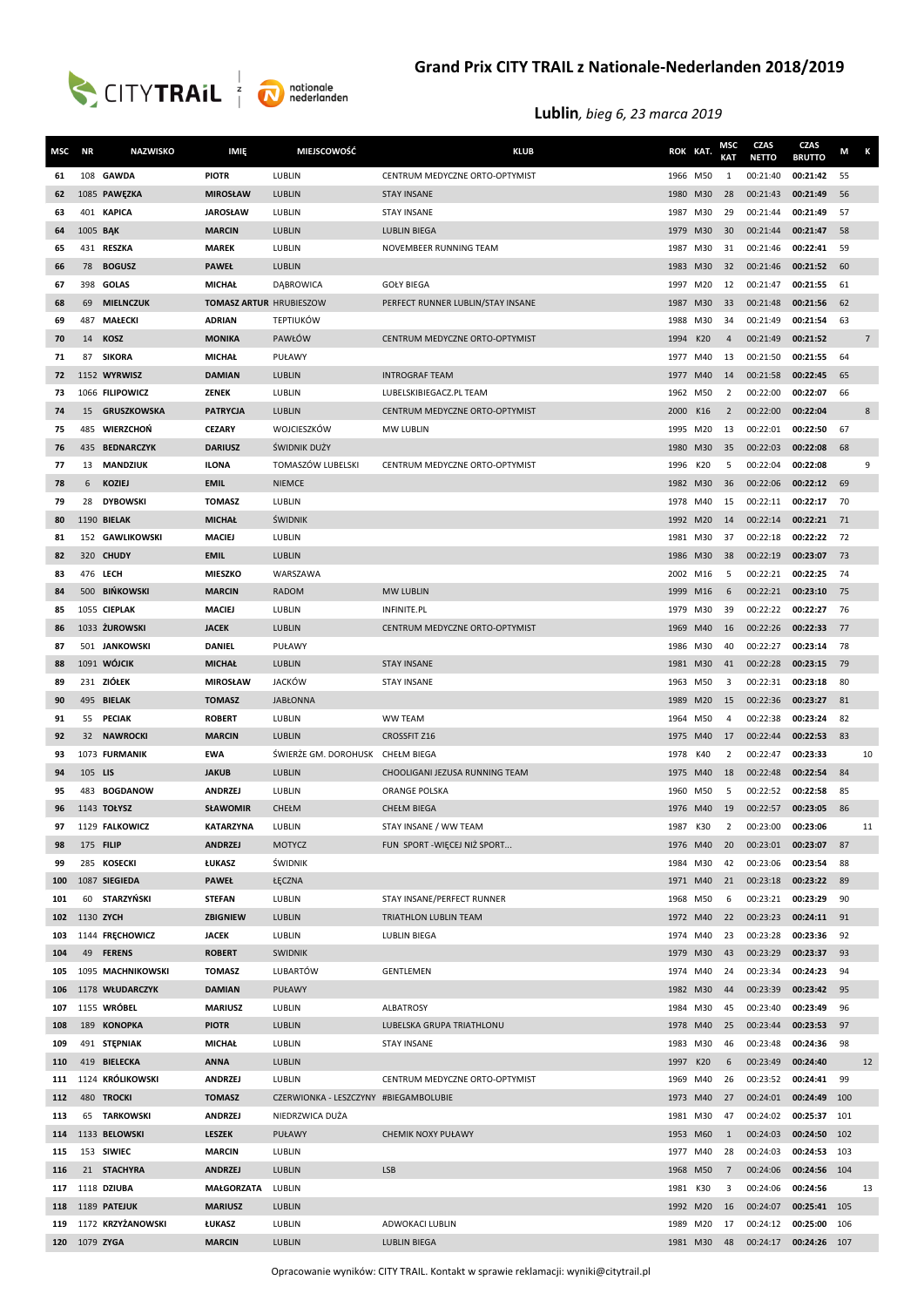

| MSC        | <b>NR</b> | <b>NAZWISKO</b>                  | IMIĘ                         | MIEJSCOWOŚĆ        | <b>KLUB</b>              | ROK KAT.             |     | MSC<br><b>KAT</b> | <b>CZAS</b><br><b>NETTO</b> | CZAS<br><b>BRUTTO</b>        | Μ   | К  |
|------------|-----------|----------------------------------|------------------------------|--------------------|--------------------------|----------------------|-----|-------------------|-----------------------------|------------------------------|-----|----|
| 121        |           | 1088 FORYS                       | <b>TOMASZ</b>                | LUBLIN             | SII POWER PEOPLE         | 1989                 | M20 | 18                | 00:24:19                    | 00:25:12 108                 |     |    |
| 122        |           | 1123 <b>BANAŚ</b>                | <b>KRZYSZTOF</b>             | <b>NAROL</b>       |                          | 1987                 | M30 | 49                | 00:24:21                    | 00:25:09                     | 109 |    |
| 123        |           | 1141 PRUCNAL                     | <b>PRZEMEK</b>               | <b>DOROHUSK</b>    |                          | 2002                 | M16 | 7                 | 00:24:24                    | 00:24:30                     | 110 |    |
| 124        |           | 1108 JAKÓBCZYK                   | <b>ARKADIUSZ</b>             | LUBLIN             |                          | 1970                 | M40 | 29                | 00:24:24                    | 00:25:15 111                 |     |    |
| 125        |           | 1019 KAWALEC                     | <b>BARTŁOMIEJ</b>            | LUBLIN             | WEDKI.PL/KAWALEC TEAM    | 1976 M40             |     | 30                | 00:24:30                    | 00:26:50                     | 112 |    |
| 126        |           | 429 KOCIUBA                      | <b>KACPER</b>                | <b>GŁĘBOKIE</b>    |                          | 2000                 | M16 | 8                 | 00:24:31                    | 00:25:26 113                 |     |    |
| 127        |           | 508 SIEROSŁAWSKA                 | <b>ANNA</b>                  | LUBLIN             |                          | 1972 K40             |     | 3                 | 00:24:36                    | 00:26:11                     |     | 14 |
| 128        |           | 1132 SEREWA                      | <b>MICHAŁ</b>                | <b>LUBARTÓW</b>    | MOTYWATOR NASUTÓW        | 1986 M30             |     | 50                | 00:24:36                    | 00:24:41 114                 |     |    |
| 129        |           | 212 KOZAK                        | <b>MARIUSZ</b>               | <b>TURKA</b>       | <b>GRUPA BURY</b>        | 1981                 | M30 | 51                | 00:24:48                    | 00:25:38 115                 |     |    |
| 130        |           | 1057 KOWALCZYK                   | <b>GRZEGORZ</b>              | LUBLIN             |                          | 1975 M40             |     | 31                | 00:24:50                    | 00:25:41 116                 |     |    |
| 131        | 488       | KMIEĆ                            | <b>ANDRZEJ</b>               | LUBLIN             | <b>JARDON TEAM</b>       | 1973                 | M40 | 32                | 00:24:52                    | 00:25:43 117                 |     |    |
| 132        | 499       | WIDOMSKA-MACIEJEWSI JOANNA       |                              | <b>LUBLIN</b>      |                          | 1982 K30             |     | $\overline{4}$    | 00:24:54                    | 00:25:47                     |     | 15 |
| 133        |           | 203 OLESZCZUK                    | <b>MIKOŁAJ</b>               | LUBLIN             | XXIX LO                  | 2001 M16             |     | 9                 | 00:24:57                    | 00:25:43 118                 |     |    |
| 134        |           | 131 BARAN-HAŁASA                 | LUCYNA                       | ZAMOŚĆ             | <b>RGB CYKU PYKU</b>     | 1985 K30             |     | 5                 | 00:24:58                    | 00:25:05                     |     | 16 |
| 135        |           | 449 FORNALSKI                    | <b>TOMASZ</b>                | KRASNYSTAW         | 4.NALSKI.RUN             | 1979                 | M30 | 52                | 00:25:03                    | 00:25:58                     | 119 |    |
| 136        | 61        | ŻYTAR                            | <b>PAWEŁ</b>                 | <b>LUBLIN</b>      | <b>WW TEAM</b>           | 1985                 | M30 | 53                | 00:25:06                    | 00:25:55                     | 120 |    |
| 137        |           | 1154 SZCZEPANIAK                 | <b>SEBASTIAN</b>             | LUBLIN             | GENTLEMEN                | 1978                 | M40 | 33                | 00:25:06                    | 00:25:56                     | 121 |    |
| 138        |           | 1183 FILIPIAK                    | <b>MATEUSZ</b>               | <b>MARYSIN</b>     | <b>MARYSIN SPACERUJE</b> | 1996 M20             |     | 19                | 00:25:08                    | 00:25:57                     | 122 |    |
| 139        |           | 1016 TUSZKIEWICZ                 | <b>RADEK</b>                 | TOMASZOWICE        | LUBLIN BIEGA             | 1975                 | M40 | 34                | 00:25:12                    | 00:25:21 123                 |     |    |
| 140        |           | 1191 TARNOWSKA                   | <b>EWA</b>                   | <b>LUBLIN</b>      |                          | 1992                 | K20 | 7                 | 00:25:12                    | 00:26:00                     |     | 17 |
| 141        |           | 1182 FILIPIAK                    | <b>KRZYSZTOF</b>             | <b>MARYSIN</b>     | MARYSIN SPACERUJE        | 1978 M40             |     | 35                | 00:25:12                    | 00:26:10 124                 |     |    |
| 142        |           | 497 BŁAŻEWICZ                    | <b>PAWEŁ</b>                 | PARCZEW            |                          | 1993 M20             |     | 20                | 00:25:20                    | 00:26:06 125                 |     |    |
| 143        | 27        | <b>DANIŁKO</b>                   | <b>KRZYSZTOF</b>             | <b>WISKI</b>       |                          | 1991                 | M20 | 21                | 00:25:27                    | 00:27:56 126                 |     |    |
| 144        |           | 102 NOSEK                        | <b>KORNELIA</b>              | <b>NISKO</b>       | <b>BRAK</b>              | 1978                 | K40 | $\overline{4}$    | 00:25:28                    | 00:26:14                     |     | 18 |
| 145        |           | 425 MACIAG                       | <b>PAWEŁ</b>                 | LUBLIN             | DOM MALOWANY             | 1976 M40             |     | 36                | 00:25:29                    | 00:26:18 127                 |     |    |
| 146        |           | 168 SUWAŁA                       | <b>JACEK</b>                 | LUBLIN             |                          | 1976 M40             |     | 37                | 00:25:35                    | 00:26:27 128                 |     |    |
| 147        |           | 1139 BĄKOWSKI<br>1024 SZCZERBA   | <b>PIOTR</b>                 | LUBLIN<br>LUBLIN   | LUBELSKIBIEGACZ.PL TEAM  | 1969                 | M40 | 38                | 00:25:37                    | 00:26:26 129<br>00:26:29 130 |     |    |
| 148<br>149 | 66        | NIEMIERSKI                       | <b>JACEK</b><br><b>ARTUR</b> | LUBLIN             | <b>JULO TEAM</b>         | 1987 M30<br>1971 M40 |     | 54<br>39          | 00:25:38<br>00:25:39        | 00:26:31 131                 |     |    |
| 150        |           | 451 DŁUGOSZ                      | <b>PAWEŁ</b>                 | <b>BELZYCE</b>     | OSP WZGÓRZE              | 1989 M20             |     | 22                | 00:25:45                    | 00:26:39 132                 |     |    |
| 151        | 24        | <b>GAWLIK</b>                    | SYLWIA                       | LUBLIN             |                          | 1980                 | K30 | 6                 | 00:25:47                    | 00:26:38                     |     | 19 |
| 152        | 427       | <b>KOZACZUK</b>                  | <b>MARIA</b>                 | LUBLIN             |                          | 1980                 | K30 | $\overline{7}$    | 00:25:52                    | 00:26:48                     |     | 20 |
| 153        | 31        | <b>WIERTEL</b>                   | <b>PAWEŁ</b>                 | ŚWIDNIK            | ŚWIDNIK                  | 1978                 | M40 | 40                | 00:25:56                    | 00:27:40                     | 133 |    |
| 154        | 90        | ZDEBSKI                          | <b>ANDRZEJ</b>               | ŁĘCZNA             |                          | 1969                 | M40 | 41                | 00:26:00                    | 00:26:54                     | 134 |    |
| 155        |           | 169 ZWIERZ                       | <b>PIOTR</b>                 | ŚWIDNIK            |                          | 1985                 | M30 | 55                | 00:26:00                    | 00:27:33                     | 135 |    |
| 156        |           | 1031 KAMIŃSKI                    | ZBIGNIEW                     | LUBLIN             | 1313                     | 1972 M40             |     | 42                | 00:26:02                    | 00:27:34 136                 |     |    |
| 157        |           | 1134 MAKARSKI                    | <b>STANISŁAW</b>             | LUBLIN             |                          | 1949                 | M60 | 2                 | 00:26:03                    | 00:27:35                     | 137 |    |
| 158        |           | 1163 DŁUGOSZ-STĘPNIAK            | <b>AGNIESZKA</b>             | LUBLIN             | <b>STAY INSANE</b>       | 1988 K30             |     | 8                 | 00:26:03                    | 00:26:51                     |     | 21 |
| 159        |           | 1032 KOWALSKI                    | ŁUKASZ                       | STRZYŻEWICE        |                          | 1982 M30             |     | 56                | 00:26:13                    | 00:27:10 138                 |     |    |
| 160        |           | 1061 BIELECKI                    | <b>MIRMIŁ</b>                | PIOTROWICE WIELKIE |                          | 1975 M40             |     | 43                | 00:26:13                    | 00:27:05 139                 |     |    |
| 161        |           | 1015 PRZYBYSZ                    | <b>MARIUSZ</b>               | LUBARTÓW           |                          | 1976 M40             |     | 44                | 00:26:15                    | 00:27:49 140                 |     |    |
| 162        |           | 211 ŻMUDA                        | <b>DANIEL</b>                | LUBLIN             | <b>GRUPA BURY</b>        | 1986 M30             |     | 57                | 00:26:19                    | 00:27:11 141                 |     |    |
| 163        |           | 1047 BIELSKI                     | <b>BARTŁOMIEJ</b>            | LUBLIN             | <b>WW TEAM</b>           | 1984 M30             |     | 58                | 00:26:20                    | 00:27:10 142                 |     |    |
| 164        |           | 179 BIELECKI                     | <b>TOMASZ</b>                | LUBLIN             |                          | 1965 M50             |     | 8                 | 00:26:25                    | 00:27:17 143                 |     |    |
| 165        |           | 420 CZERNIAK                     | ANNA                         | KRASNYSTAW         | <b>VEGE RUNNERS</b>      | 1991 K20             |     | 8                 | 00:26:25                    | 00:27:21                     |     | 22 |
| 166        |           | 1039 NIEWCZAS                    | <b>BARBARA</b>               | LUBARTÓW           | LUBARTOWBIEGA            | 1982 K30             |     | 9                 | 00:26:26                    | 00:27:21                     |     | 23 |
| 167        |           | 355 NOWAK                        | <b>BEATA</b>                 | <b>DUKLA</b>       |                          | 1989                 | K20 | 9                 | 00:26:29                    | 00:27:25                     |     | 24 |
| 168        |           | 1035 ŚMIECHOWICZ<br>1103 SOBIECH | <b>FILIP</b><br><b>PIOTR</b> | LUBLIN<br>LUBLIN   | <b>STAY INSANE</b>       | 1970 M40             |     | 45<br>46          | 00:26:31<br>00:26:33        | 00:27:22 144<br>00:28:59 145 |     |    |
| 169<br>170 |           | 1098 GEBUSIA                     | <b>MILENA</b>                | LUBLIN             | SII POWER PEOPLE         | 1975 M40<br>1992 K20 |     | 10                | 00:26:33                    | 00:27:26                     |     | 25 |
| 171        |           | 310 GŁOWACKI                     | <b>LESZEK</b>                | LUBLIN             |                          | 1955                 | M60 | 3                 | 00:26:40                    | 00:27:34                     | 146 |    |
| 172        |           | 1126 MASZKOWSKI                  | <b>RAFAŁ</b>                 | LUBLIN             |                          | 1973 M40             |     | 47                | 00:26:40                    | 00:27:33 147                 |     |    |
| 173        |           | 115 ŁUKASIEWICZ                  | <b>URSZULA</b>               | <b>NISKO</b>       |                          | 1983                 | K30 | 10                | 00:26:42                    | 00:27:29                     |     | 26 |
| 174        |           | 1030 GASIOR                      | <b>KATARZYNA</b>             | LUBLIN             |                          | 1979                 | K30 | 11                | 00:26:43                    | 00:27:36                     |     | 27 |
| 175        |           | 1096 WOJNICZ                     | <b>GRZEGORZ</b>              | LUBLIN             | SII POWER PEOPLE         | 1983                 | M30 | 59                | 00:26:48                    | 00:27:45 148                 |     |    |
| 176        |           | 1051 BUTRYŃSKI                   | <b>PAWEŁ</b>                 | LUBLIN             | #WOLNOŚĆ                 | 1970 M40             |     | 48                | 00:26:51                    | 00:28:24 149                 |     |    |
| 177        |           | 1037 POTRZYSZCZ                  | LUKASZ                       | LUBLIN             | <b>BIEGAM Z ABS</b>      | 1980 M30             |     | 60                | 00:26:58                    | 00:27:56 150                 |     |    |
| 178        |           | 424 MACIAG                       | <b>JULIA</b>                 | LUBLIN             | DOM MALOWANY LO XIX      | 2002 K16             |     | 3                 | 00:27:01                    | 00:27:57                     |     | 28 |
| 179        | 364 FLIS  |                                  | <b>RAFAŁ</b>                 | <b>MARYSIN</b>     |                          | 1978 M40             |     | 49                | 00:27:01                    | 00:28:33 151                 |     |    |
| 180        |           | 490 PANCZENKO                    | <b>KAMIL</b>                 | LUBLIN             | NAJWIĘKSZA ARMIA ŚWIATA  | 1993 M20             |     | 23                | 00:27:11 00:29:28 152       |                              |     |    |

Opracowanie wyników: CITY TRAIL. Kontakt w sprawie reklamacji: wyniki@citytrail.pl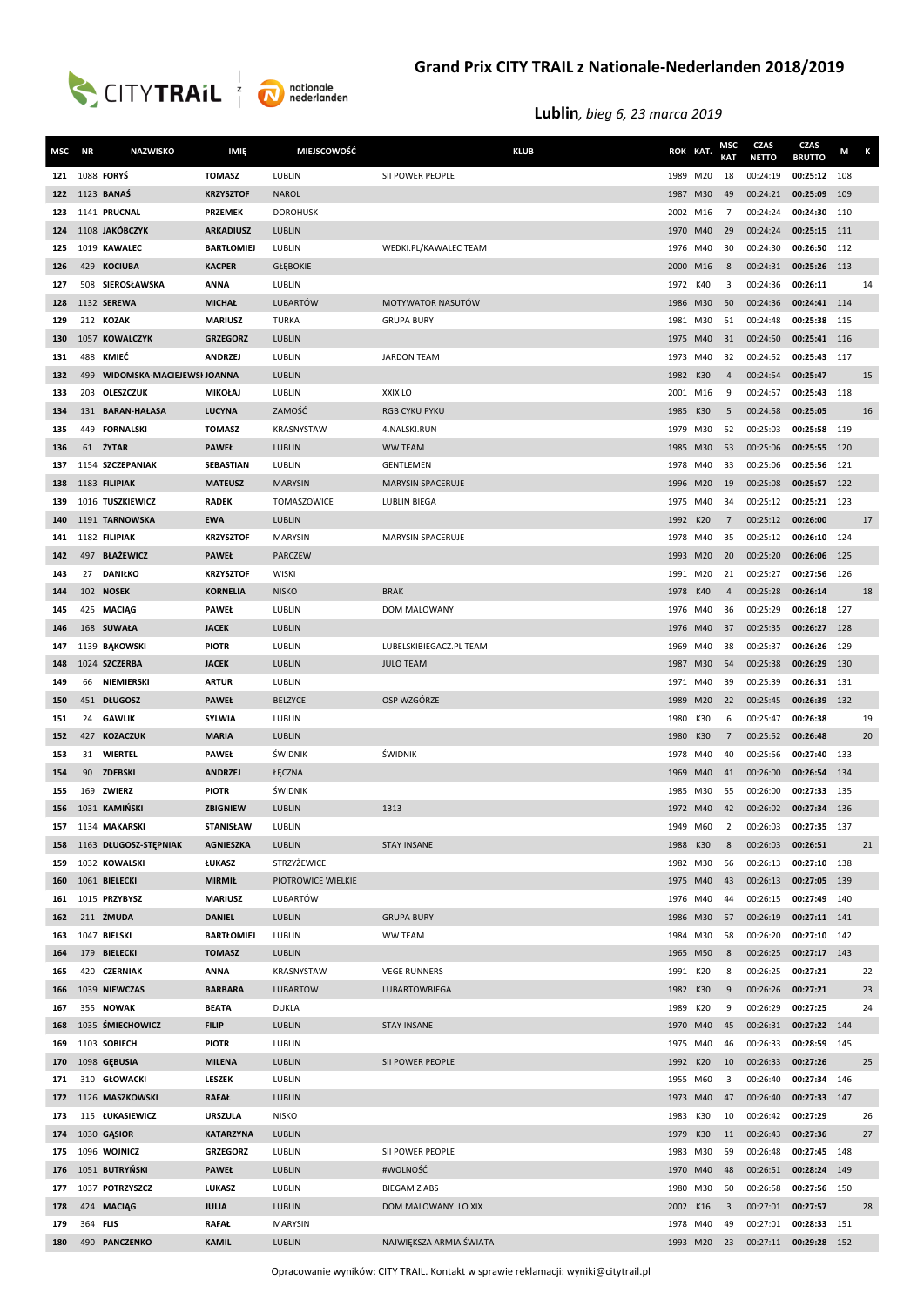

| MSC        | <b>NR</b> | <b>NAZWISKO</b>                   | IMIĘ                             | <b>MIEJSCOWOŚĆ</b> | <b>KLUB</b>                       | ROK KAT.             |            | MSC<br><b>KAT</b> | <b>CZAS</b><br><b>NETTO</b> | CZAS<br><b>BRUTTO</b>    | M   | Κ  |
|------------|-----------|-----------------------------------|----------------------------------|--------------------|-----------------------------------|----------------------|------------|-------------------|-----------------------------|--------------------------|-----|----|
| 181        |           | 1121 DEJEWSKI                     | ZBIGNIEW                         | LUBLIN             |                                   | 1967                 | M50        | 9                 | 00:27:16                    | 00:28:50                 | 153 |    |
| 182        |           | 1137 OLEKSIEWICZ                  | ŁUKASZ                           | LUBLIN             | <b>GENTLEMEN</b>                  | 1984                 | M30        | 61                | 00:27:17                    | 00:28:11 154             |     |    |
| 183        |           | 1009 JAREMEK                      | <b>PAWEŁ</b>                     | LUBLIN             |                                   | 1975                 | M40        | 50                | 00:27:23                    | 00:29:45                 | 155 |    |
| 184        |           | 372 OLESZCZUK                     | <b>LESZEK</b>                    | LUBLIN             | DZIECIAKIBYSTRZAKI.PL             | 1981                 | M30        | 62                | 00:27:24                    | 00:28:10 156             |     |    |
| 185        |           | 1176 MASZKOWSKA                   | <b>ANNA</b>                      | LUBLIN             |                                   | 1973                 | K40        | 5                 | 00:27:24                    | 00:28:18                 |     | 29 |
| 186        |           | 433 DAWIDEK                       | <b>ALINA</b>                     | ŁĘCZNA             | /ŁĘCZNA BIEGA                     | 1966                 | K50        | 1                 | 00:27:39                    | 00:29:13                 |     | 30 |
| 187        | 19        | <b>BODAK</b>                      | <b>WERONIKA</b>                  | LUBLIN             |                                   | 1999                 | K16        | $\overline{4}$    | 00:27:40                    | 00:28:29                 |     | 31 |
| 188        |           | 1174 JAKÓBCZYK                    | <b>SYLWIA</b>                    | <b>LUBLIN</b>      |                                   | 1978                 | K40        | 6                 | 00:27:46                    | 00:28:38                 |     | 32 |
| 189        |           | 1187 LEWCZYŃSKI                   | <b>PIOTR</b>                     | LUBLIN             |                                   | 1959                 | M50        | 10                | 00:27:53                    | 00:28:49 157             |     |    |
| 190        |           | 162 SEKUŁA                        | <b>JOANNA</b>                    | FRANCISZKÓW        |                                   | 1969                 | K40        | $\overline{7}$    | 00:28:00                    | 00:28:46                 |     | 33 |
| 191        |           | 1060 GRZYWACZ                     | <b>DARIUSZ</b>                   | LUBLIN             |                                   | 1965 M50             |            | 11                | 00:28:01                    | 00:29:32 158             |     |    |
| 192        | 460       | <b>BARAN</b>                      | <b>KAROLINA</b>                  | SIENNICA NADOLNA   |                                   | 1982                 | K30        | 12                | 00:28:02                    | 00:28:57                 |     | 34 |
| 193        |           | 1184 GRZEGORCZYK                  | ZUZANNA                          | LUBLIN             |                                   | 1998                 | K20        | 11                | 00:28:03                    | 00:30:20                 |     | 35 |
| 194        |           | 1049 STYRNIK                      | <b>MARCIN</b>                    | LUBLIN             | MOTYWATOR NASUTÓW                 | 1982 M30             |            | 63                | 00:28:06                    | 00:29:39 159             |     |    |
| 195        |           | 1069 BARNAŚ                       | <b>JAGODA</b>                    | DĘBICA             | SII POWER PEOPLE                  | 1990                 | K20        | 12                | 00:28:08                    | 00:29:05                 |     | 36 |
| 196        |           | 1002 MAMEJ                        | <b>ELŻBIETA</b>                  | <b>LUBLIN</b>      | LUBELSKIE STOWARZYSZENIE BIEGOWE  | 1966                 | K50        | $\overline{2}$    | 00:28:09                    | 00:28:58                 |     | 37 |
| 197        | 507       | <b>RAFAŁ</b>                      | <b>BARTOSZ</b>                   | ZBUCZYN            | CROSS G4                          | 1993                 | M20        | 24                | 00:28:15                    | 00:29:50                 | 160 |    |
| 198        |           | 1180 SPRAWKA                      | <b>MARTA</b>                     | LUBLIN             |                                   | 1993                 | K20        | 13                | 00:28:15                    | 00:29:50                 |     | 38 |
| 199        | 217 ZAK   |                                   | <b>BARTŁOMIEJ</b>                | LUBLIN             |                                   | 1980                 | M30        | 64                | 00:28:19                    | 00:30:36                 | 161 |    |
| 200        |           | 328 GOLAS                         | <b>DARIUSZ</b>                   | DĄBROWICA          | <b>GOŁY BIEGA</b>                 | 1973                 | M40        | 51                | 00:28:30                    | 00:30:04                 | 162 |    |
| 201        |           | 235 PILUŚ                         | <b>JOANNA</b>                    | LUBLIN             |                                   | 1974                 | K40        | 8                 | 00:28:33                    | 00:29:27                 |     | 39 |
| 202        |           | 173 MALUS                         | <b>PATRYCJA</b>                  | LUBLIN             | <b>CROSSFIT Z16</b>               | 1991                 | K20        | 14                | 00:28:43                    | 00:31:01                 |     | 40 |
| 203        | 85        | STARZYŃSKA                        | <b>MARTA</b>                     | LUBLIN             | STAY INSANE/PERFECT RUNNER        | 1973                 | K40        | 9                 | 00:29:06                    | 00:30:40                 |     | 41 |
| 204        |           | 493 BIENIAS                       | ŁUKASZ                           | DZIERŻONIÓW        |                                   | 1984                 | M30        | 65                | 00:29:06                    | 00:31:28 163             |     |    |
| 205        | 160       | GINALSKA                          | <b>KATARZYNA</b><br><b>KAROL</b> | LUBLIN             |                                   | 1986                 | K30        | 13<br>25          | 00:29:11                    | 00:30:43<br>00:31:32 164 |     | 42 |
| 206<br>207 |           | 73 STROPEK<br>1007 WHITE          | <b>ASHLEY</b>                    | ŁĘCZNA<br>LUBLIN   |                                   | 1991 M20<br>1981     | K30        | 14                | 00:29:11<br>00:29:11        | 00:31:31                 |     | 43 |
| 208        |           | 1092 POŁUDNIUK                    | <b>RADEK</b>                     | LUBLIN             | SII POWER PEOPLE                  | 1983 M30             |            | 66                | 00:29:21                    | 00:35:01 165             |     |    |
| 209        |           | 1056 TOMCZYK                      | <b>DAWID</b>                     | LUBLIN             | NOVEMBEER RUNNING TEAM            | 1977 M40             |            | 52                | 00:29:23                    | 00:31:42 166             |     |    |
| 210        |           | 1041 ZYGO                         | <b>DOROTA</b>                    | BEŁŻYCE            | BEŁŻYCE I OKOLICE BIEGAJĄ         | 1966                 | K50        | 3                 | 00:29:23                    | 00:31:41                 |     | 44 |
| 211        |           | 492 JAKOWICKA                     | <b>KASIA</b>                     | LUBLIN             |                                   | 1989                 | K20        | 15                | 00:29:25                    | 00:30:17                 |     | 45 |
| 212        |           | 1097 JURAŚ-KMIEĆ                  | <b>MARZENA</b>                   | <b>LUBLIN</b>      |                                   | 1975                 | K40        | 10                | 00:29:30                    | 00:30:19                 |     | 46 |
| 213        |           | 1044 RÓŻNIEWSKA                   | <b>MONIKA</b>                    | LUBARTÓW           |                                   | 1971                 | K40        | 11                | 00:29:32                    | 00:31:07                 |     | 47 |
| 214        |           | 52 ZIÓŁEK                         | <b>TERESA</b>                    | MEŁGIEW            | <b>STAY INSANE</b>                | 1960                 | <b>K50</b> | 4                 | 00:29:33                    | 00:31:08                 |     | 48 |
| 215        | 300       | <b>SOBIECH</b>                    | <b>MONIKA</b>                    | LUBLIN             |                                   | 1975                 | K40        | 12                | 00:29:34                    | 00:31:11                 |     | 49 |
| 216        | 1135 JATA |                                   | <b>MARTA</b>                     | <b>LUBLIN</b>      | <b>WW TEAM</b>                    | 1981                 | K30        | 15                | 00:29:40                    | 00:30:30                 |     | 50 |
| 217        |           | 45 KURAŚ                          | <b>KAROL</b>                     | LUBLIN             | CROSSFITZ16                       |                      | 1976 M40   | 53                | 00:29:42                    | 00:32:04 167             |     |    |
| 218        |           | 53 MAJCHER                        | <b>KRZYSZTOF</b>                 | <b>LUBLIN</b>      | <b>WW TEAM</b>                    | 1979 M30             |            | 67                | 00:29:43 00:30:35 168       |                          |     |    |
| 219        |           | 462 OZON                          | KINGA                            | ŚWIDNIK            |                                   | 1976                 | K40        | 13                | 00:29:49                    | 00:32:08                 |     | 51 |
| 220        |           | 1148 ZWIERZ                       | <b>MAGDALENA</b>                 | ŚWIDNIK            | SII POWER PEOPLE                  | 1993                 | K20        | 16                | 00:29:50                    | 00:31:25                 |     | 52 |
| 221        |           | 287 DEBOWCZYK                     | <b>ANNA</b>                      | LUBLIN             | WOLNOŚĆ ENDORFINOM                | 1974 K40             |            | 14                | 00:29:50                    | 00:31:25                 |     | 53 |
| 222        |           | 96 CHOMA                          | AGNIESZKA                        | <b>JANOWICA</b>    | WOLNOŚĆ ENDORFINOM                | 1978 K40             |            | 15                | 00:29:58                    | 00:31:33                 |     | 54 |
| 223        |           | 188 BORKOWSKA                     | KATARZYNA                        | LUBLIN             |                                   | 1983                 | K30        | 16                | 00:30:00                    | 00:32:18                 |     | 55 |
| 224        |           | 117 BINDAS                        | LESŁAW                           | LUBLIN             | ADWOKACI LUBLIN                   | 1952 M60             |            | $\overline{4}$    | 00:30:01                    | 00:30:51 169             |     |    |
| 225        |           | 1153 PIEKNIAK                     | <b>KRZYSZTOF</b>                 | LUBLIN             | <b>INTROGRAF TEAM</b>             | 1966 M50             |            | 12                | 00:30:19                    | 00:31:54 170             |     |    |
| 226        |           | 257 KOŁODZIEJ                     | <b>MAŁGORZATA</b>                | <b>KRASNIK</b>     |                                   | 1962 K50             |            | 5                 | 00:30:20                    | 00:31:17                 |     | 56 |
| 227        |           | 1159 CARYK                        | KATARZYNA                        | LUBLIN             |                                   | 1980 K30             |            | 17                | 00:30:28<br>00:30:33        | 00:32:01                 |     | 57 |
| 228        |           | 219 FILIPCZAK<br>1026 NAKONIECZNY | <b>EWA</b><br><b>JACEK</b>       | MEŁGIEW<br>LUBLIN  | SII POWER PEOPLE                  | 1974 K40<br>1989 M20 |            | 16                | 00:31:04                    | 00:32:52<br>00:33:26 171 |     | 58 |
| 229<br>230 |           | 396 STEFANIAK                     | <b>PIOTR</b>                     | LUBLIN             | MOTYWATOR NASUTÓW                 | 1980 M30             |            | 26<br>68          | 00:31:39                    | 00:34:03 172             |     |    |
| 231        |           | 171 DUDKIEWICZ                    | <b>MONIKA</b>                    | LUBLIN             |                                   | 1981                 | K30        | 18                | 00:31:42                    | 00:34:04                 |     | 59 |
| 232        | 50        | <b>WIERZBICKA</b>                 | MAGDALENA                        | LUBLIN             |                                   | 1984                 | K30        | 19                | 00:31:53                    | 00:32:48                 |     | 60 |
| 233        |           | 1170 KAWALEC                      | ANDRZEJ                          | ŁĘCZNA             | HOBBY SPORT ŁĘCZNA - KAWALEC TEAM | 1957 M60             |            | 5                 | 00:32:08                    | 00:32:08 173             |     |    |
| 234        |           | 336 BALICKA                       | <b>AGATA</b>                     | LUBLIN             | <b>BRAK</b>                       | 1997                 | K20        | 17                | 00:32:12                    | 00:33:45                 |     | 61 |
| 235        |           | 502 KURLEJ                        | KAMILA                           | LUBLIN             |                                   | 1997                 | K20        | 18                | 00:32:12                    | 00:33:46                 |     | 62 |
| 236        |           | 503 LATAWIEC                      | <b>KAROLINA</b>                  | <b>CISNA</b>       |                                   | 1997                 | K20        | 19                | 00:32:13                    | 00:33:45                 |     | 63 |
| 237        |           | 1094 WIERCHOŁA                    | <b>JOANNA</b>                    | LUBLIN             |                                   | 1958                 | K60        | 1                 | 00:32:13                    | 00:34:34                 |     | 64 |
| 238        |           | 1029 GOSPODAREK                   | <b>ROBERT</b>                    | LUBLIN             |                                   | 1972 M40             |            | 54                | 00:32:13                    | 00:34:34 174             |     |    |
| 239        | 8         | NIEMIERSKA                        | <b>JULIA</b>                     | LUBLIN             |                                   | 2000                 | K16        | 5                 | 00:32:32                    | 00:33:25                 |     | 65 |
| 240        |           | 7 JANICKI                         | <b>KACPER</b>                    | LUBLIN             |                                   | 1999 M16             |            | 10                | 00:32:32                    | 00:33:25 175             |     |    |